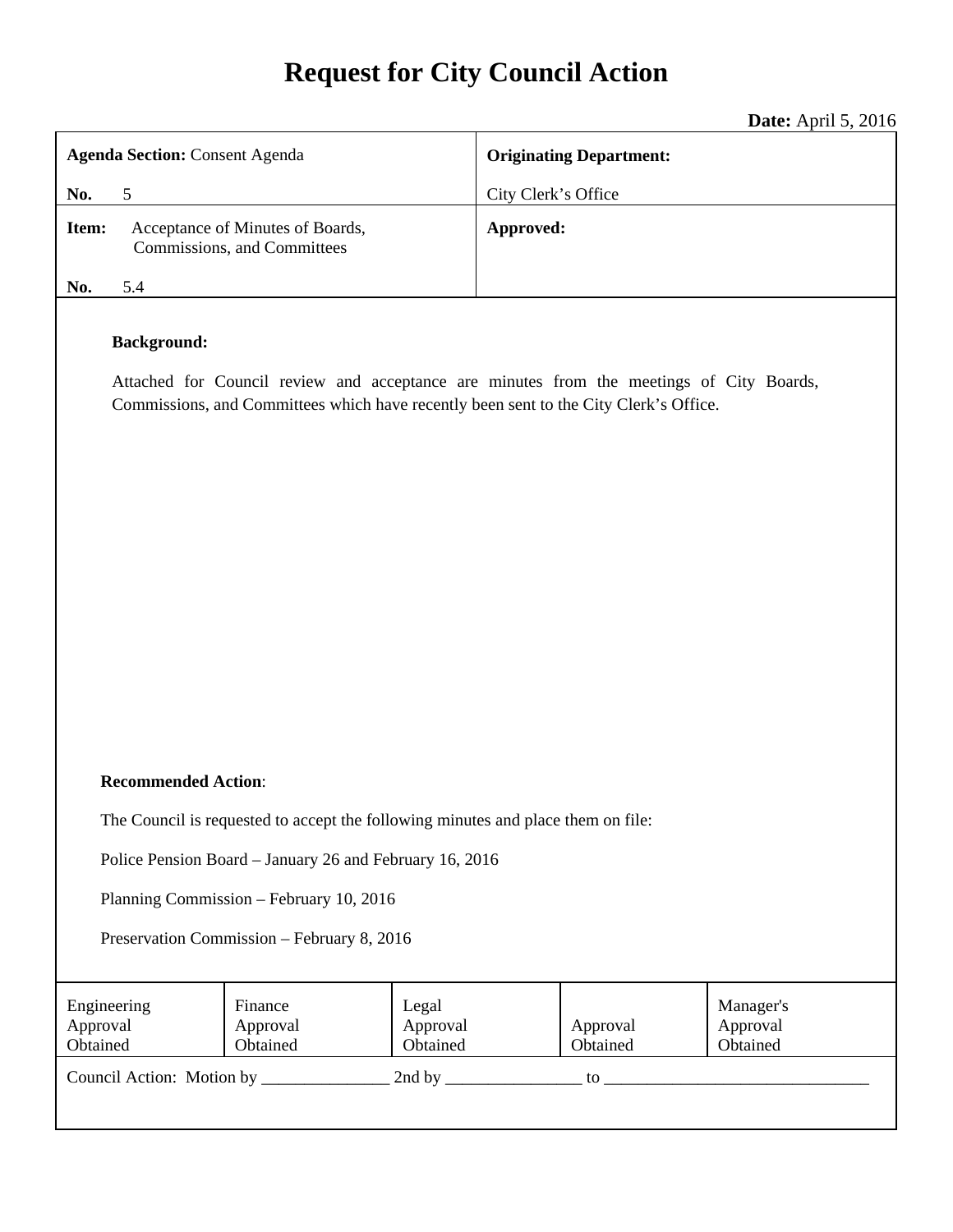## **CITY OF CARBONDALE POLICE PENSION BOARD OF TRUSTEES MEETING MINUTES for Tuesday, January 26, 2016**

*Call to Order***:**  Meeting called to order by Mark Goddard at 1:38 p.m.

*Roll Call:*  Mark Goddard, Don Priddy, Tony Williams, Paul Echols and Don Ursini (arrived late)

### *Members Absent: None*

*Acknowledgment of Guests***:** Clair Hayes, Becky Applegate, Jeff Davis and Patrick Donnelly

Patrick Donnelly of Graystone Consulting gave an investment review of the Police Pension fund.

P. Echols moved, D. Priddy seconded, to accept Mr. Donnelly's recommendation to reduce the allocation by half and move that money to cash for future expenses. VOTE: Ayes: M. Goddard, D. Ursini, D. Priddy, T. Williams, and P. Echols. Nays: None. Motion declared carried.

#### *New Business***:**

T. Williams moved, D. Priddy seconded, to approve the 45 minute presentation given by Patrick Donnelly to be approved as training time. All voted aye. Motion carried.

P. Echols moved, T. Williams seconded, to refund Eric Keller his pension contribution of \$12,988.55 and place it into an IRA with American Century Investment. VOTE: Ayes: M. Goddard, D. Ursini, D. Priddy, T. Williams, and P. Echols. Nays: None. Motion declared carried.

T. Williams moved, D. Priddy seconded, to vote new members Zachary Whitecotton (awaiting confirmation with insurance on Tier 1 or Tier 2 participant status) and Scott Ferguson (a Tier 2 participant) into the police pension fund. VOTE: Ayes: M. Goddard, D. Ursini, D. Priddy, T. Williams, and P. Echols. Nays: None. Motion declared carried.

D. Priddy moved, T. Williams seconded, to approve the treasurer's report given by Don Ursini. All voted aye. Motion carried.

## *Approval of Minutes:*

P. Echols moved, D. Ursini seconded, to approve the minutes from the meeting held on December 1, 2015. All voted aye. Motion carried.

D. Priddy moved, D. Ursini seconded, to approve the minutes from the meeting held on December 22, 2015. All voted aye. Motion carried.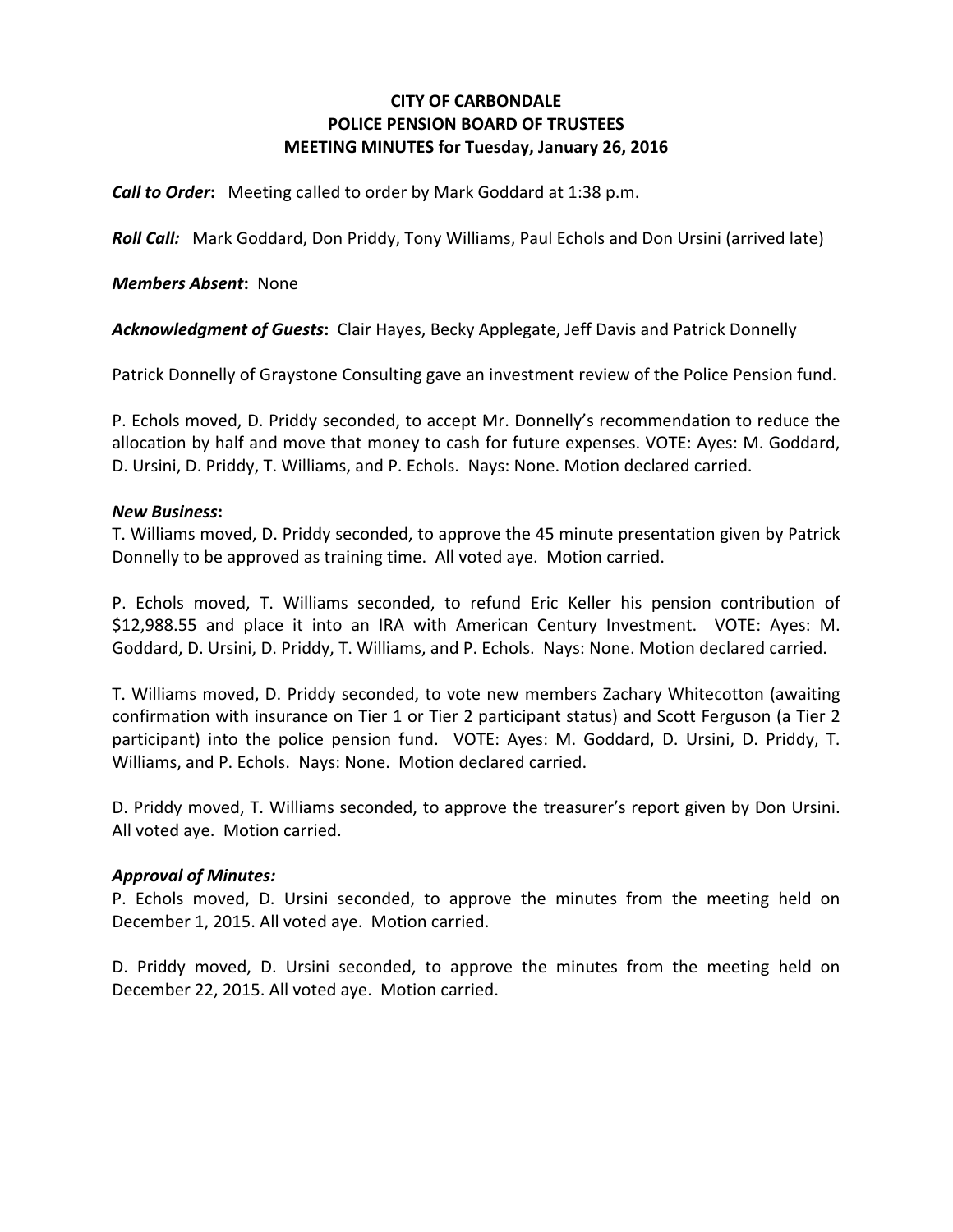#### *Announcements:* None.

#### *Public Comments: None.*

**Set Next Meeting**: Board meetings will be held on the third (3<sup>rd</sup>) Tuesday of every month at 1:30 p.m. except for Tuesday, October 18, 2016 which will be moved to Friday, October 21, 2016 at 4 p.m. The 4 p.m. time is pending until Attorney Dennis Orsey can check his schedule.

*Adjournment:* D. Priddy moved, P. Echols seconded, to adjourn meeting at 2:50 p.m. All voted aye. Motion carried.

Respectfully Submitted,

Anthony Williams, Carbondale Police Pension Board Secretary AW/clc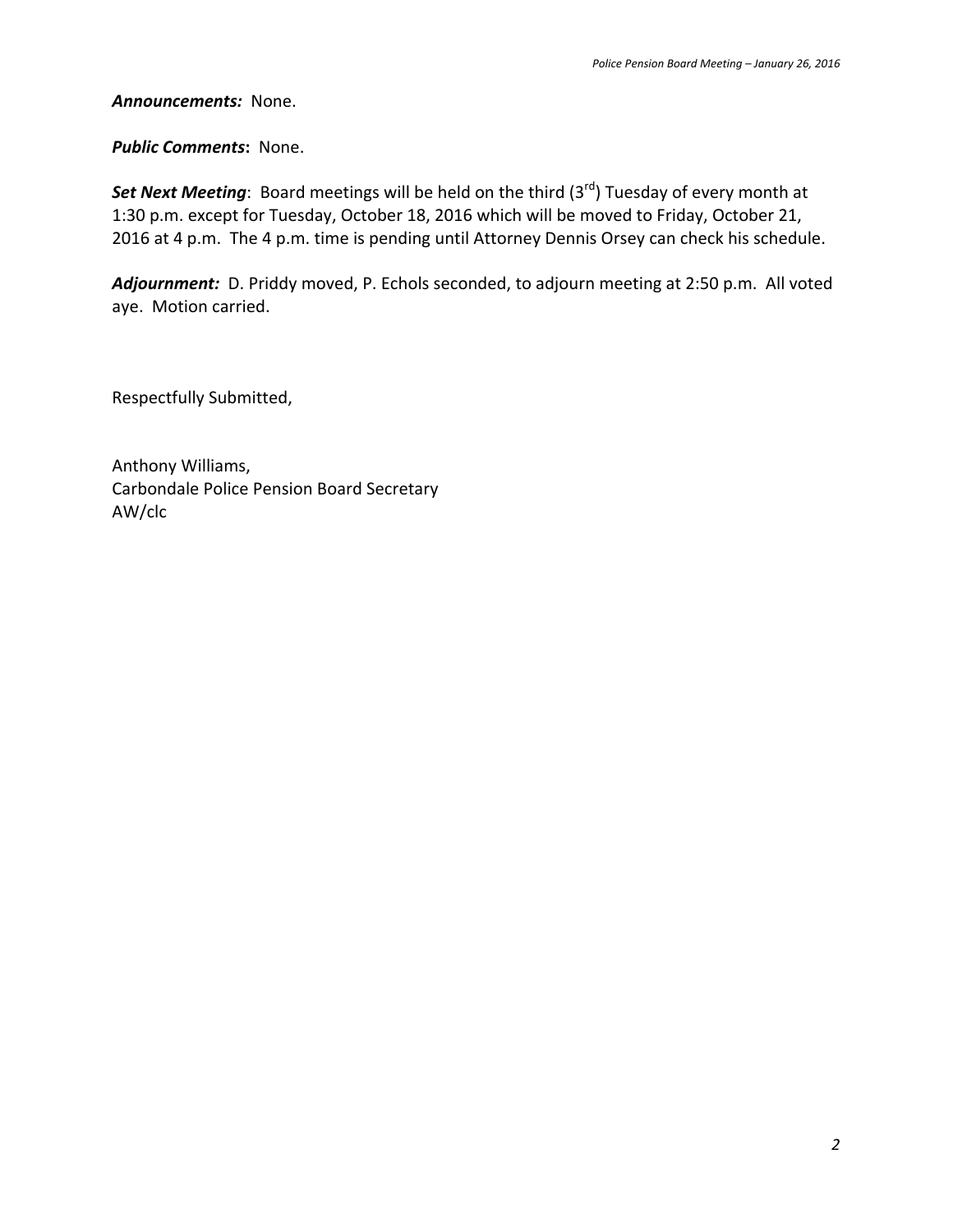

**POLICE PENSION BOARD February 16, 2016 at 1:30 pm. Carbondale Civic Center Room 103 Meeting Minutes** 

## **1. Call to Order**

The City of Carbondale Police Pension Board of Trustees held a meeting on Tuesday, February 16, 2016, at the Carbondale Civic Center, Room 103, 200 South Illinois Avenue. Mark Goddard called the meeting to order at 1:35 p.m.

## **2. Roll Call**

Present: Don Ursini, Paul Echols, Tony Williams and Mark Goddard

Absent: Don Priddy

#### **3. Acknowledgement of Guests**

Also present were Deputy City Clerk Clair Hayes, Finance Director Jeff Davis, Senior Accountant Becky Applegate (arrived late) and Board Attorney Dennis Orsey (by phone).

#### **4. Approval of Minutes**

 In the January 25, 2016 special meeting minutes D. Orsey noted that a roll call vote should be shown because the board is approving a contract. Also, the motion should be amended to say that D. Orsey be hired as Board Attorney pursuant to the presented contract for legal services.

MOTION: T. Williams moved, D. Ursini seconded, that the minutes from the special meeting held on January 25, 2016 be accepted with corrections and amendments. All voted Aye. No nays. Motion declared carried.

In the January 26, 2016 meeting minutes D. Orsey noted that the tier status of the new members voted into the fund should be shown. It was also noted that a roll call vote should be shown in the meeting minutes for certain items.

MOTION: T. Williams moved, P. Echols seconded that the minutes for the meeting held on January 26, 2016 be tabled until the next meeting for the necessary changes to be made. All voted aye. No nays. Motion declared carried.

#### **5. Treasurer's Report**

The treasurer's report through January 31, 2016 was given by D. Ursini and B. Applegate.

MOTION: P. Echols moved, T. Williams seconded to accept the treasurer's report. All voted aye. No nays. Motion declared carried.

#### **6. Investment Report**

None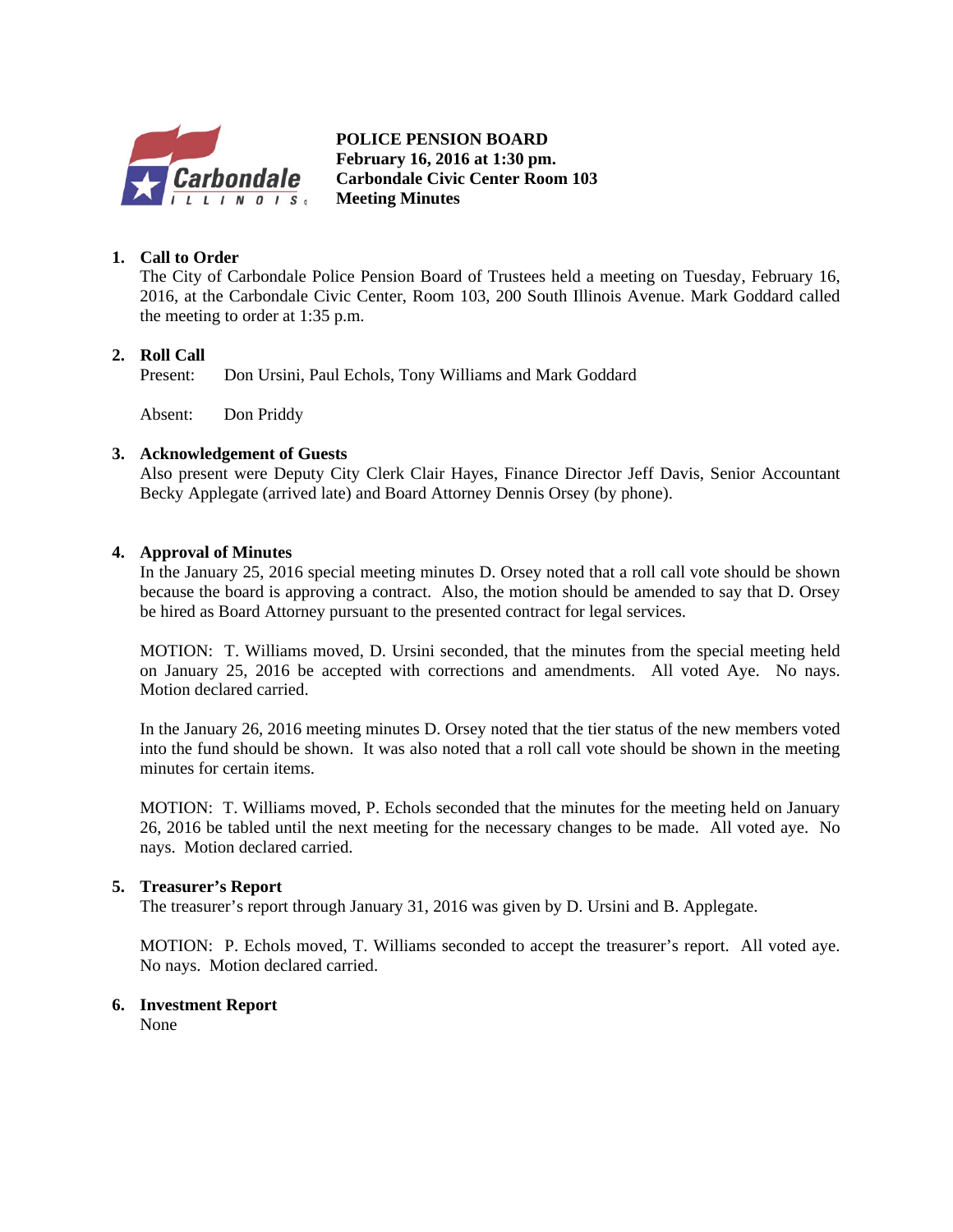#### **7. Unfinished Business**

D. Orsey will review the board rules and regulations and other information pertaining to the board. He will reach out to Scott Hendricks to obtain any and all information regarding the Vaughn case. Scott Hendricks will be the case presenting attorney for the Vaughn case while D. Orsey will represent as the board attorney. Updates on the Vaughn case and any proposed changes to the board rules and regulations will be presented at the next board meeting.

#### **8. New Business**

#### **Training requests/training approval for board members**

Several training options were presented for interested board members to attend.

#### **9. Announcements**

None

#### **10. Public Comments**

None

#### **11. Set Next Meeting**

The board will continue to meet the third  $(3<sup>rd</sup>)$  Tuesday of every month at 1:30 p.m.

There was discussion about changing the time for the meeting on Tuesday, March 15, 2016 to 4 p.m. Also the meeting for the month of October will be held on Friday, October 21, 2016 at 3 p.m.

MOTION: T. Williams moved, P. Echols seconded to change the time of the next meeting on Tuesday, March 15, 2016 to 4 p.m. and the date and time of the October meeting to Friday, October 21, 2016 at 3 p.m. All voted aye. No nays. Motion declared carried.

#### **12. Adjournment**

MOTION: P. Echols moved, T. Williams seconded, to adjourn at 2:27 p.m. All voted aye. Motion carried.

Respectfully Submitted,

Anthony Williams Carbondale Police Pension Board Secretary AW/clc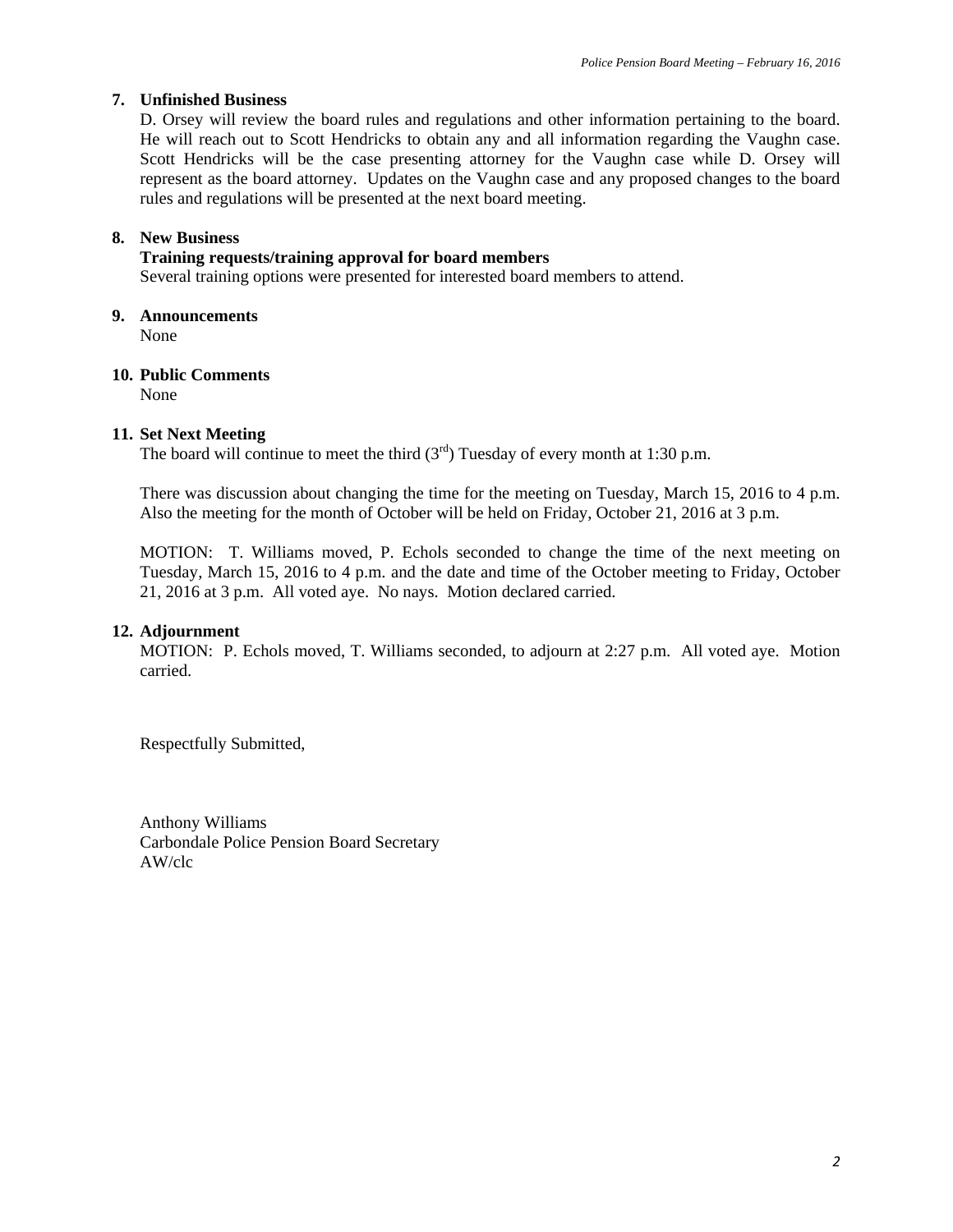

## **MINUTES**

## **Carbondale Planning Commission Wednesday, February 10, 2016 Room 108, 6:00 p.m. City Hall/Civic Center**

Mr. Anz called the meeting to order at 6:05 p.m.

|                        | <b>Members Present:</b> Sheffer, Anz, Field, Lilly, Litecky, and Bradshaw (ex-officio) |
|------------------------|----------------------------------------------------------------------------------------|
| <b>Members Absent:</b> | Barke, LeBeau, Love, and Schachel                                                      |
| <b>Staff Present:</b>  | Taylor                                                                                 |

## **1. Approval of Minutes:**

Mr. Sheffer moved, seconded by Ms. Lilly, to approve the minutes for January 13, 2016.

The motion to approve the minutes passed with a unanimous voice vote.

## **2. Citizen Comments or Questions**

There were none

## **3. Report of Officers, Committees, Communications**

There were none

## **4. Public Hearings**

**PC 16-11** – Fox Creek & Associates, LLC, is requesting a Special Use Permit to allow for the construction of three duplexes in the PA, Professional Administrative Office, district for property located at 1100 and 1110 Black Diamond Drive.

Mr. Anz declared Public Hearing PC 16-11 open at 6:06 p.m. and asked Mr. Taylor to read the legal notice.

Mr. Taylor, Planner for the City of Carbondale, read the legal notice.

Mr. Anz asked Mr. Taylor to present the staff report.

Mr. Taylor was sworn in and read parts A and B of the staff report.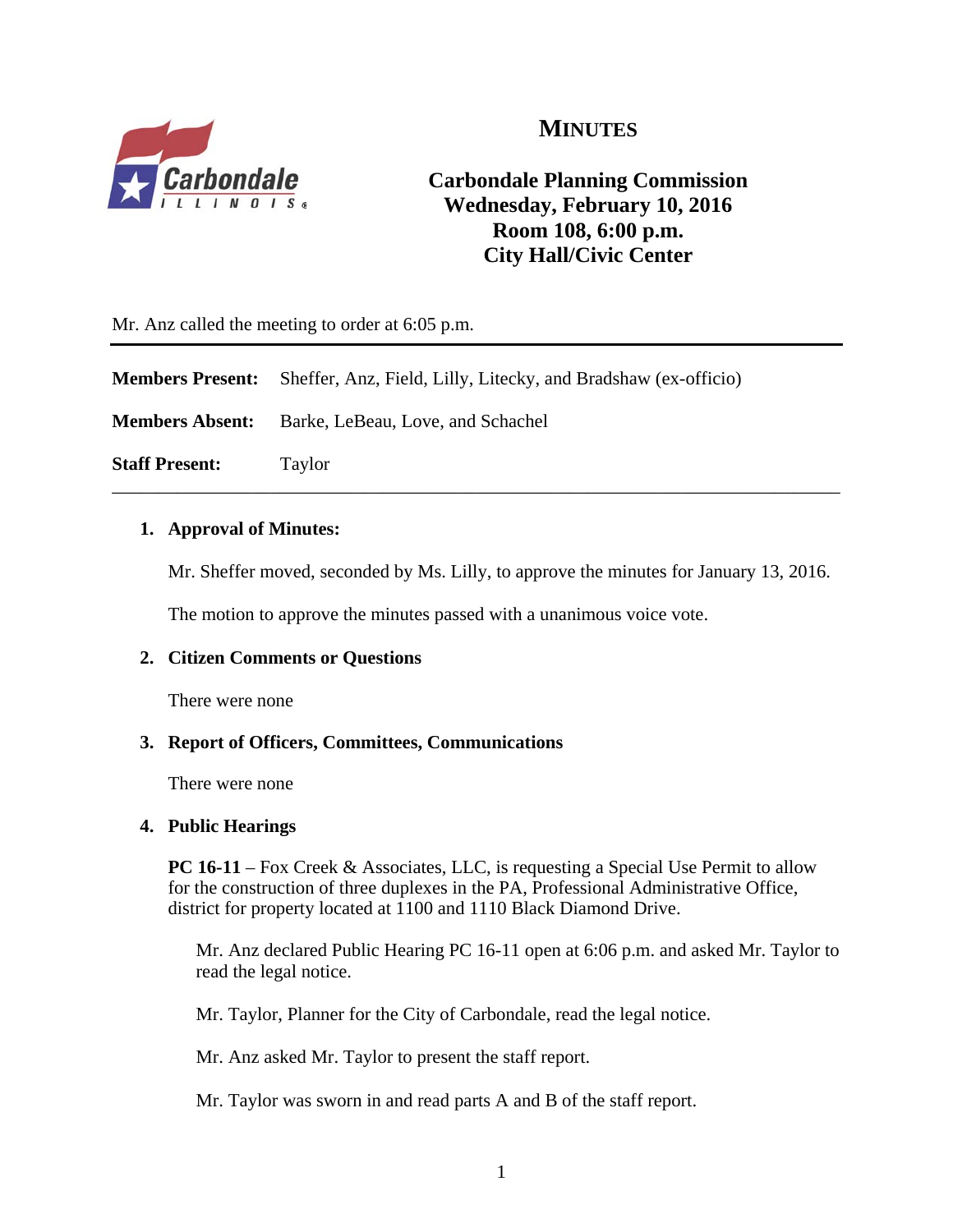Mr. Anz asked if there were any questions from Commission to staff.

Ms. Field asked staff what the nature of the opposition was to the applicant's request.

Mr. Taylor responded that the resident was opposed to the request primarily due to the amount of noise and traffic that was expected.

Mr. Anz asked if the applicant was present and would like to speak.

Rolf Schilling, agent representing Fox Creek and Associates, LLC, came forward to present his case.

Mr Anz asked if the Commissioners had any questions of the applicant.

Ms. Litecky asked what type of barrier was being proposed to provide a buffer between the development and the Woodland Hills Subdivision.

Mr. Schilling stated that the applicant will complete the buffer as required by the City.

Ms. Litecky clarified that the buffer had yet to be designed.

Mr. Schilling stated that that was correct. The applicant is just completing the first step which is the Special Use Permit. The buffer will consist of shrubs and trees but will be designed and submitted with the documents as required by the City of Carbondale. Mr. Shilling stated that the applicant would be open to suggestions from the Commission. Mr. Shilling asked Mr. Taylor if there was a buffer required and what it consisted of with regards to the Sun Valley Apartment Complex.

Mr. Taylor stated that there was a buffer required and he believed it consists of pine trees.

Mr. Anz asked if anyone would like to speak in favor of the application.

There were none

Mr. Anz asked if anyone would like to speak in opposition of the application.

Gregory Veach, 2905 West Striegel Road, came forward in opposition. Mr. Veach gave the Planning Commission a brief history of the property and the continued opposition to multi-family residences from the nearby residences. Mr. Veach stated several points in opposition to the request. 1) The duplexes will cause an increase in the amount of traffic with a possibility that there will be on-street parking; 2) the driveways located on West Striegel Road will cause problems with the Woodland Hills entrance, compounded by the volume and speed of traffic moving through the area (Mr. Veach asked the Planning Commission to place a condition of the Special Use Permit that there only be two duplexes allowed with neither fronting West Streigel Road); 3) Professional Offices are a better alternative to the duplexes; 4) this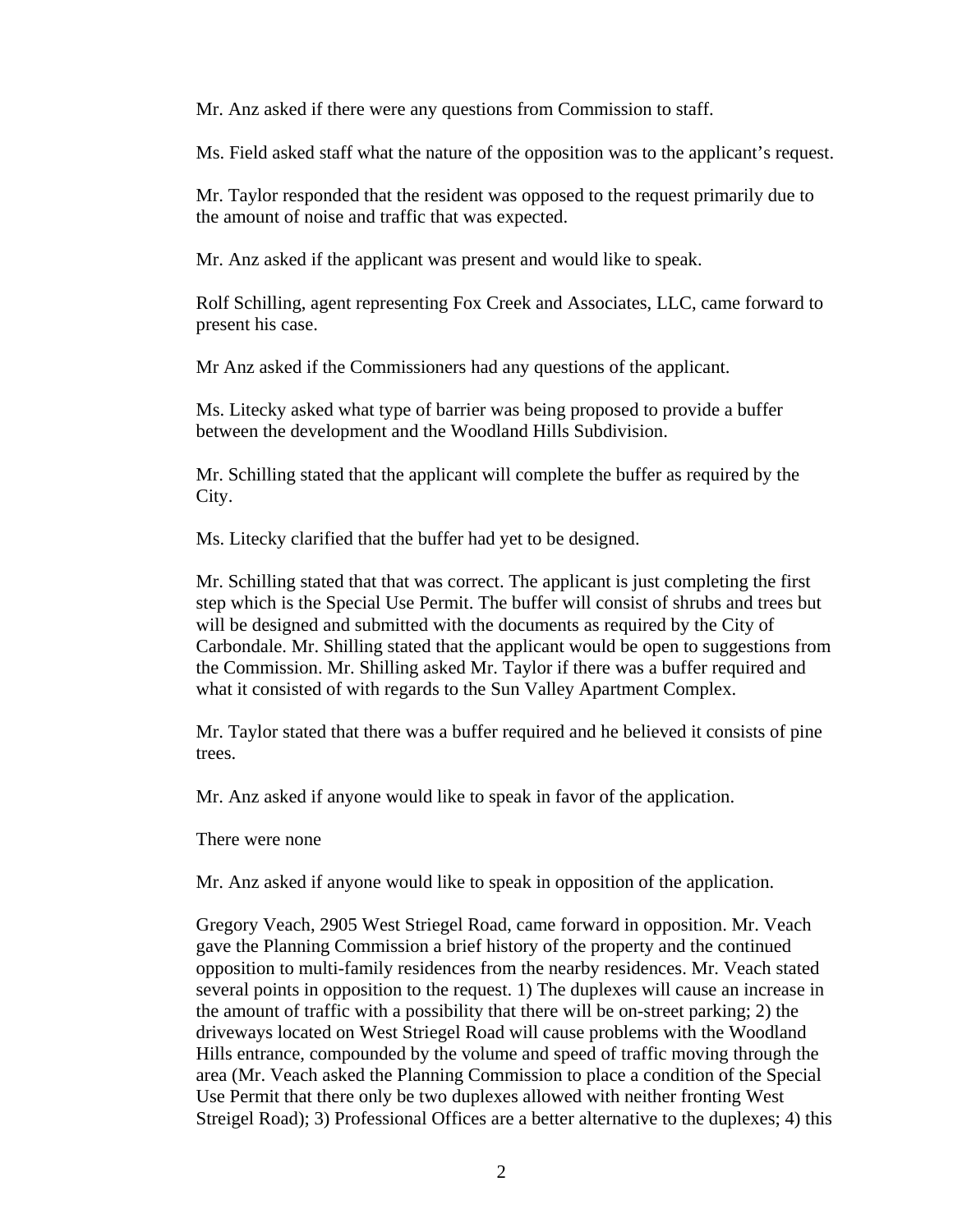area could remain green and be used as a recreational space; 5) the duplexes will increase the amount of storm water runoff (Mr. Veach stated that this should also be a requirement of the Special Use Permit). Mr. Veach also requested that there be open space included with the development.

Mr. Anz asked if anyone else would like to speak in opposition.

Mr. George Kao, 1155 Deer Ridge Place, stated that as a homeowner and a member of the Woodland Hills Homeowner's Association, he would like to express his opposition. Mr. Kao stated that it was the Association's understanding that this was to remain as a green space. He stated the green space would provide a slight buffer to the subdivision and help preserve property values. Mr. Kao asked for the Planning Commission to consider the needs of the nearby homeowners.

Mr. Anz asked if there were questions of those in opposition.

Mr. Sheffer addressed Mr. Kao, stating that the way the PA district is written, there are permitted uses which include more intense uses of lot such as office buildings, dentist offices, and doctor offices. How does the PA district become a better buffer for property owners with these uses than it would be with duplexes?

Mr. Kao stated that the duplexes would be two-story duplexes. The view of the the two-story duplexes will eliminate any semblance of greenspace and it will appear as just an extension of the apartment complex.

Mr. Sheffer and Mr. Anz clarified that the buildings allowed in the PA district can be built to a height of 125' which is much taller than the duplexes proposed. The duplexes, in fact, would be much less intense than the other permitted uses for the district.

Mr. Kao asked what happened to the recreational space required for the Sun Valley apartment complex? It was his understanding that these corner lots would be kept open to meet this requirement. Mr. Kao suggested that it was his belief this was included in the settlement agreement reached between the owners and the City.

Mr. Taylor clarified that the settlement agreement reached between the City of Carbondale and the owners of the Sun Valley development identified areas that could be built with eight-plexes and those areas which must conform to the current PA district regulations. 1100 and 1110 Black Diamond Drive was identified as an area which must conform to current PA district regulations.

Mr. Anz stated that any use permitted in the PA district only requires administrative approval and would not have to come before the Planning Commission.

Mr. Kao and members of the Planning Commission then held a discussion regarding the buffer requirements for the site.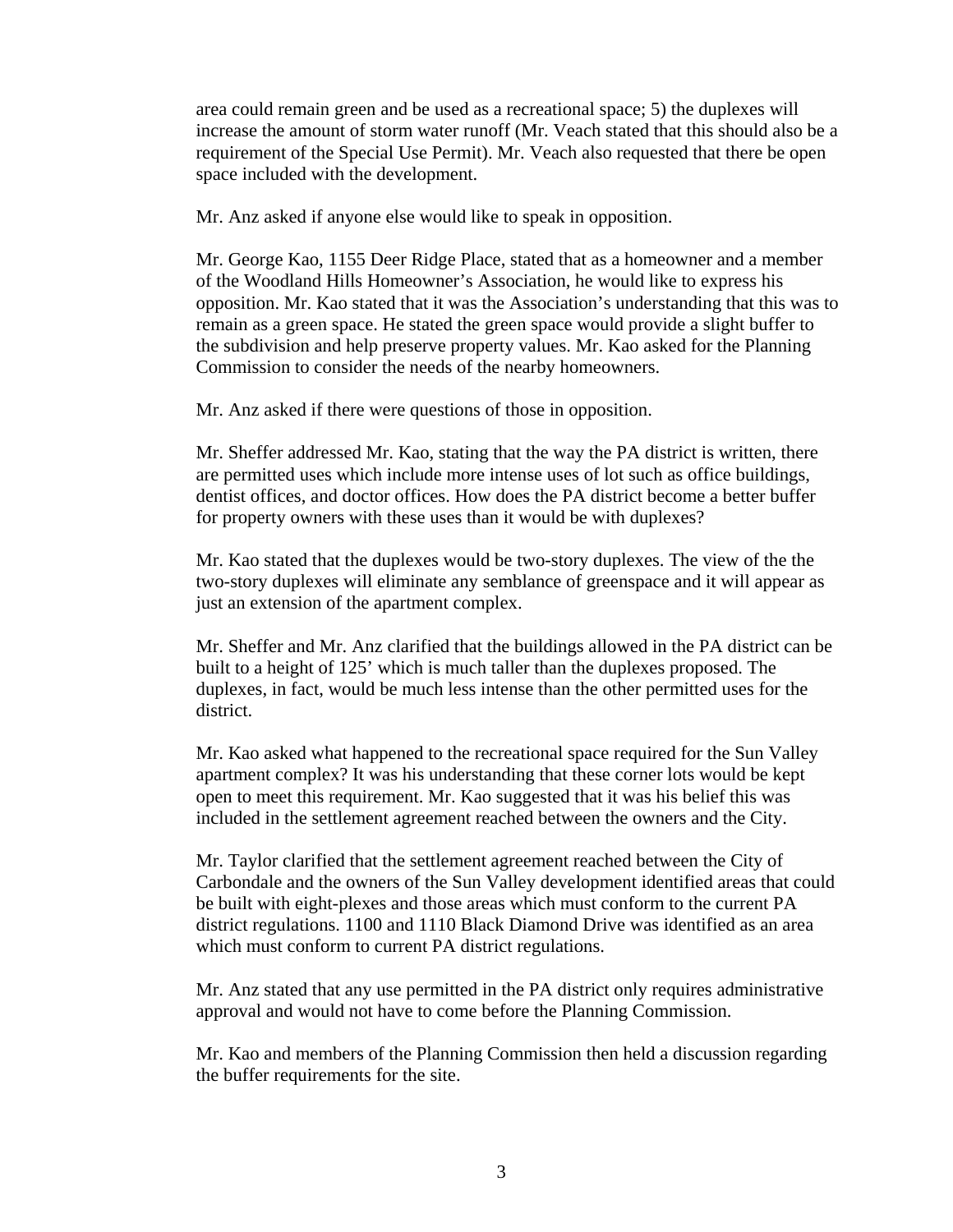Mr. Anz stated that it is his position that the buffer required by the Carbondale Revised Code is sufficient for the site.

Mr. Anz asked Mr. Taylor to complete the staff report.

Mr. Taylor read parts C and D of the staff report, with a recommendation to approve PC 16-11.

Mr. Anz asked if there were any questions for staff.

Mr. Sheffer asked if the buffer required in the zoning code right now was the same as required when the eight-plexes were originally constructed.

Mr. Wallace, Development Services Director, stepped forward and clarified that the previously required buffer was only required with a width of 10 feet. The current buffer is 15 feet and is more intensive and would require more plantings. The 5 foot screen must provide screening year-round.

Ms. Field asked why Sun Valley decided to place a duplex fronting Streigel.

Mr. Taylor responded that the applicant was attempting to place three duplexes on the property and this was the only feasible way to place three of them comfortably on the lot.

Mr. Sheffer asked if there was plenty of room for the buffer yard.

Mr. Taylor stated that, as proposed, there would be plenty of room for the buffer yard.

Mr. Anz asked if there were any questions from anyone to anyone

Ms. Litecky asked Mr. Schilling if he could clarify the proposed plans and the possible drainage issues on the site.

Mr. Schilling came forward and stated that the buildings are proposed the way they are because of the layout of the property. Mr. Schilling stated that the duplexes will be high-end as those the applicant developed along Beadle Drive. The applicant plans to develop the property in complete accordance with the Carbondale Revised Code.

Mr. Sheffer asked how the drainage will be addressed.

Mr. Schilling stated that the engineering firm hired for the development will design on-site storm water detention as required by the City of Carbondale.

Ms. Litecky asked Mr. Schilling, as a real estate agent how he felt the development of multi-family residences will affect the home values for the neighborhood.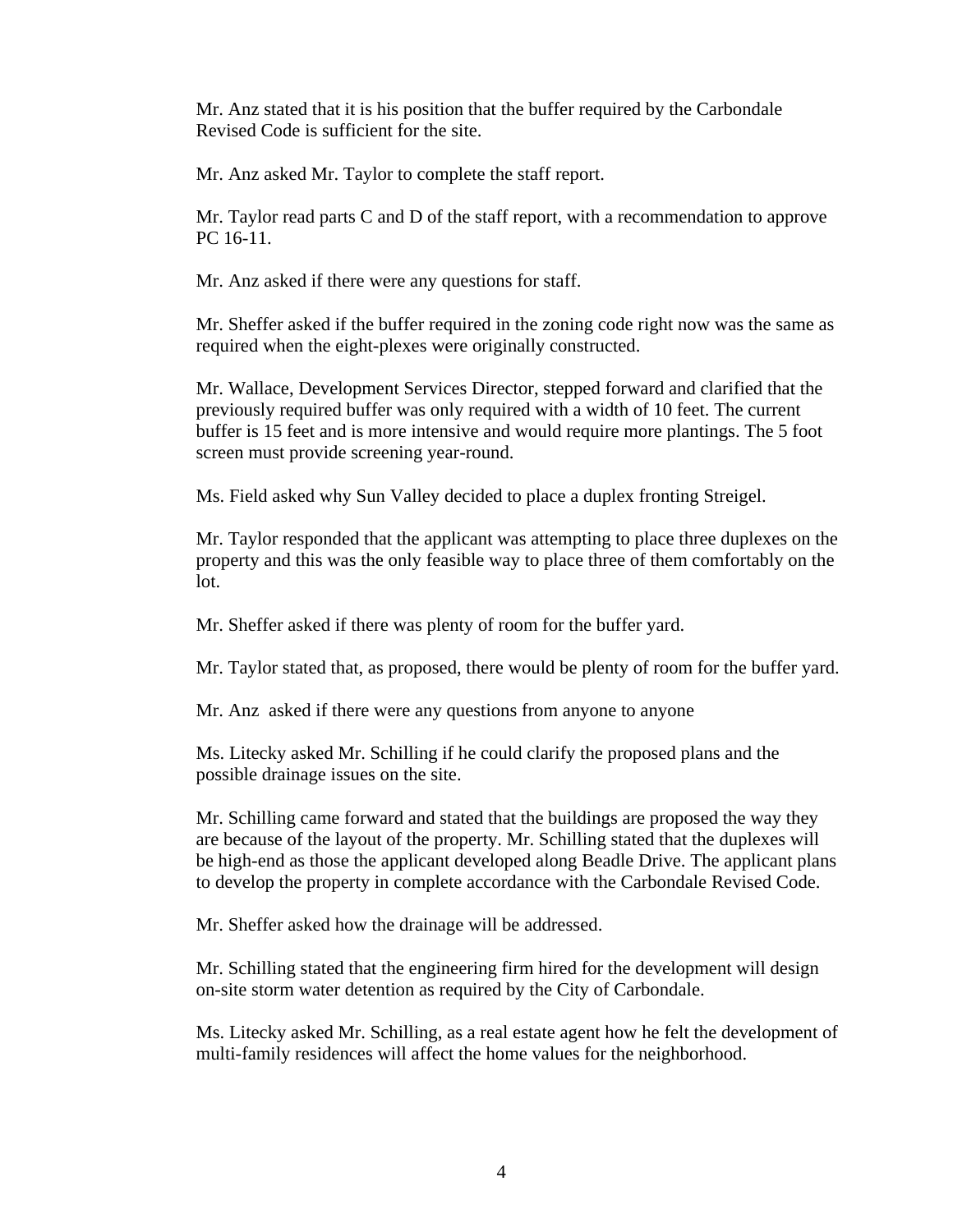Mr. Schilling stated that while he primarily specializes in commercial real estate, he believes that taxes in the area are a much bigger issue. It seems like the housing market above \$200,000 is suffering.

Mr. Anz asked if there were any further questions from anyone to anyone.

There were none

Mr. Anz declared Public Hearing PC 16-11 closed at 7:31 p.m.

Mr. Sheffer moved, seconded by Ms. Lilly, that the Commission accept as findings of fact parts C and D of the staff report for PC 16-11, the applicant spoke in favor and there two people who spoke in opposition.

The motion passed by a unanimous voice vote.

Mr. Sheffer moved, seconded by Ms. Lilly, that all 7 criteria be accepted as one.

Roll Call Vote: Yes – 5 (Sheffer, Anz, Field, Lilly, Litecky)  $No - 0$ 

Mr. Sheffer moved, seconded by Ms. Lilly, that all 7 criteria have been met.

Roll Call Vote: Yes – 5 (Sheffer, Anz, Field, Lilly, Litecky)  $No - 0$ 

Ms. Lilly moved, seconded by Mr. Sheffer, that the Planning Commission recommend to City Council, approval of PC 16-11.

Roll Call Vote: Yes – 5 (Sheffer, Anz, Field, Lilly, Litecky)  $No - 0$ 

Mr. Taylor announced that the motion to approve PC 16-11 passed and will be on the City Council Agenda for February 23, 2016.

#### **5. Old Business**

There were none

#### **6. New Business**

**A.** Review of Rules and Procedures

Mr. Taylor stated that staff had originally planned to provide an overview for the Planning Commission's rules and procedures. However, with the absence of some of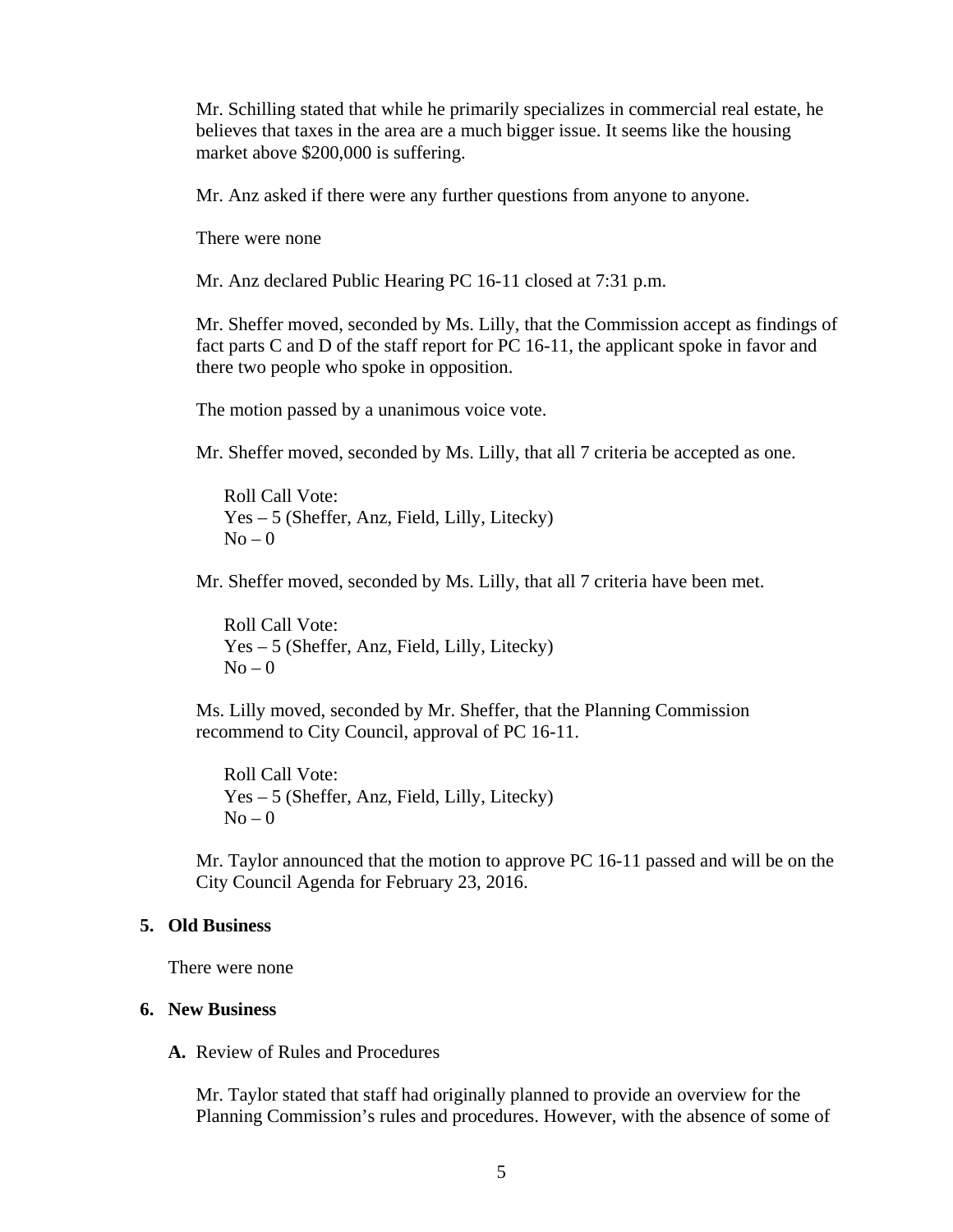the newer members to the Commission, he would like to push this back to a future meeting.

Ms. Litecky asked if it was possible for the board providing the rules and procedures for the meeting could be placed back up for public display during the Planning Commission meetings.

Mr. Taylor responded that he was not sure why the board had been removed, but he would look into getting that replaced for future meetings.

**B.** Recent Planning Efforts

Mr. Taylor reviewed recent planning efforts and touched on how they correspond with the 2010 Comprehensive Plan. Recent efforts like the Carbondale Downtown Master Plan, the Carbondale Bicycle Master Plan, the revision of the zoning ordinance in 2013, and other supplemental studies are advancing the efforts of the 2010 Comprehensive Plan. Mr. Taylor noted that it is staff's intent to review the progress made on the 2010 Comprehensive Plan periodically.

**C.** City Council Agendas from January 12 and January 26, 2016

Ms. Bradshaw reviewed the City Council meetings as they related to Planning.

## **7. Adjournment**

Mr. Anz adjourned the meeting at 7:42 p.m.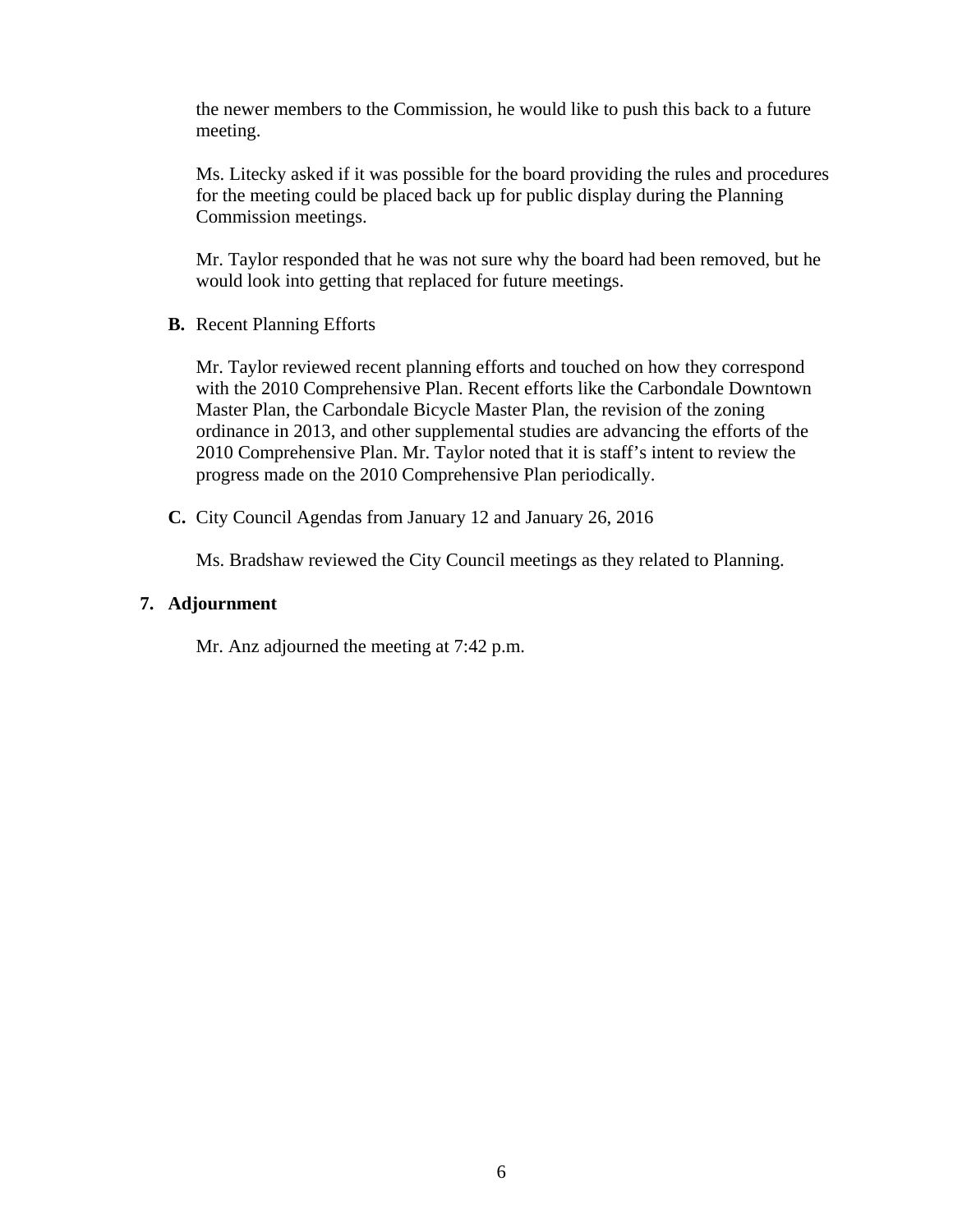

## **MINUTES Preservation Commission Monday, February 8, 2016 City Hall/Civic Center – 7:00 p.m***.*

1. **Roll Call:** Mr. Sigler called the meeting to order at 7:00 p.m.

**Members Present:** Doherty, Ittner, Sigler, Van Awken, Clark, and Benedict

**Members Absent:** Comparato, Parkinson

**Staff Present:** Sergeev

**Guests:** Lee Fronabarger, Jeremy Clow

2. **Approval of Minutes:** Ms. Ittner moved to accept the minutes, seconded by Ms. Benedict, to approve the minutes of January 11, 2016.

The motion to approve the minutes passed with a unanimous voice vote.

## 3. **Communication and Reports:**

a) Educational and Technical Assistance Committee

Ms. Ittner reported the Alumni Association would like to thank the Preservation Commission for scanning the Rip Stokes photos.

b) Nomination and Hardship Committee

Nothing to Review

c) Work Plan Committee

 Ms. Doherty reported the committee will be meeting to review the work plan next week and will report back at the March meeting.

d) Certificate of Appropriateness Committee

Nothing to Review

e) Downtown Advisory Committee Report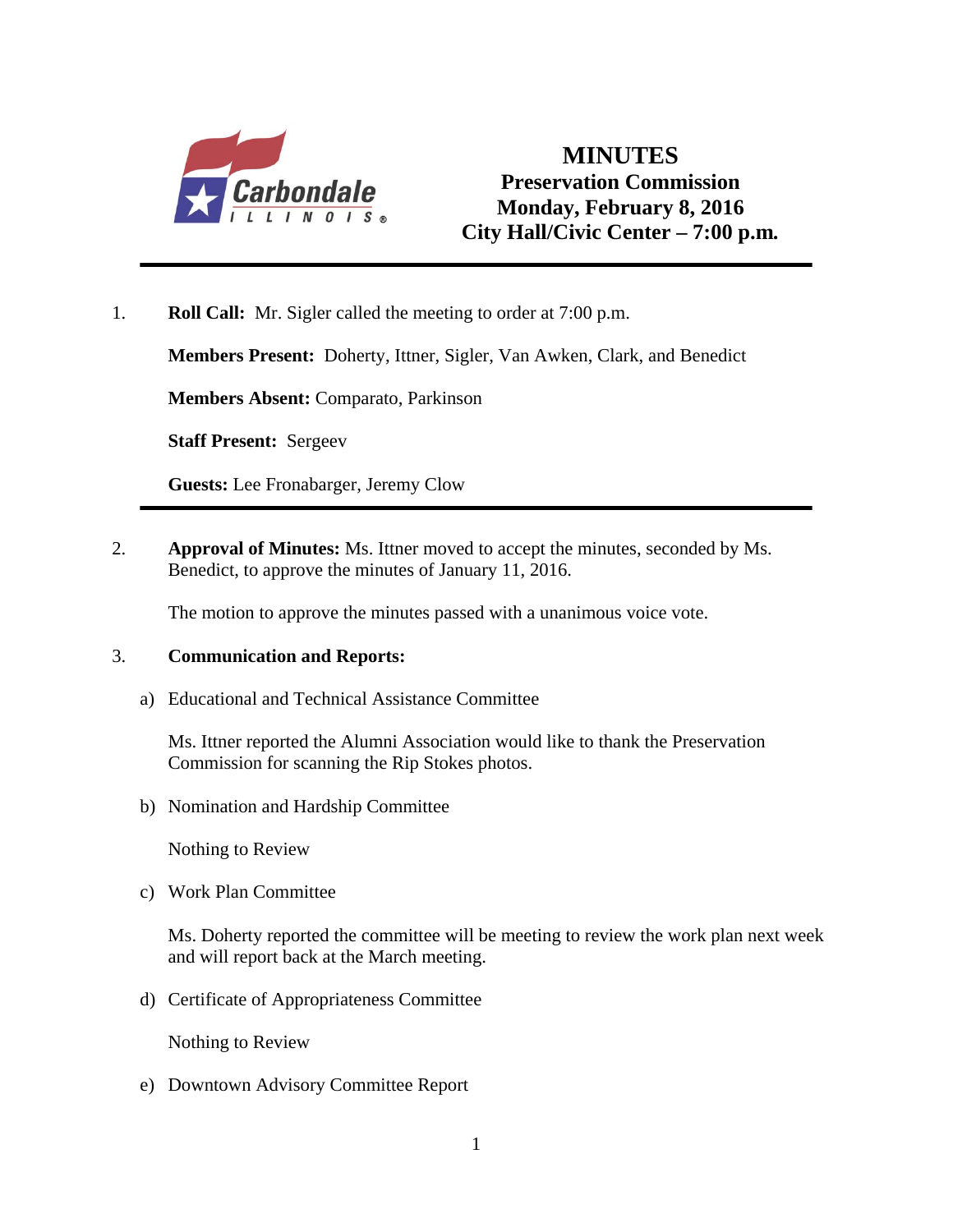Mr. Sigler stated that the Downtown Advisory Committee (DAC) met February  $10<sup>th</sup>$  and the consultants presented the proposed draft of the Downtown Master Plan. The DAC would like to see if the implementation plan is feasible and the consultants are preparing the final draft for review.

Mr. Van Awken attended the meeting and presented a memo form the 2010 Carbondale Preservation Commission stating their support a park located to the east of the Public Safety Building.

## 4. **Old Business:**

a) Discussion of Founder's Day Celebration 2016

Ms. Ittner discussed having a display for the Carbondale Remembered oral histories project and providing a list of the available oral histories. Ms. Ittner will provide pictures to display.

Mr. Fronabarger requested including a list of the call numbers and titles of the books on Carbondale history available in the Carbondale Public Library to the program.

Mr. Van Awken discussed the music selection he will be playing at the reception. Mr. Van Awken reported he has found many historic pieces available in the Carbondale Public Library.

Mr. Fronabarger reported the music will play prior to the beginning of the program and during the social hour.

Mr. Fronabarger reported he has spoken to the Carbondale Community High School speech department and a student will be portraying one of founders during the reception.

Ms. Sergeev discussed the table decorations for the reception, which will showcase historic photos from the City's archives.

Ms. Ittner mentioned using quilts for table cloths.

Mr. Fronabarger mentioned having a train for the refreshments table.

Ms. Ittner reported she spoke with Bookworm to distribute book marks with a list of Southern Illinois books available in the store.

## 5. **New Business:**

a) Letter to City Council regarding Historic Park

There was discussion among the commission to determine the pertinent information included in the proposed letter to the City Council.